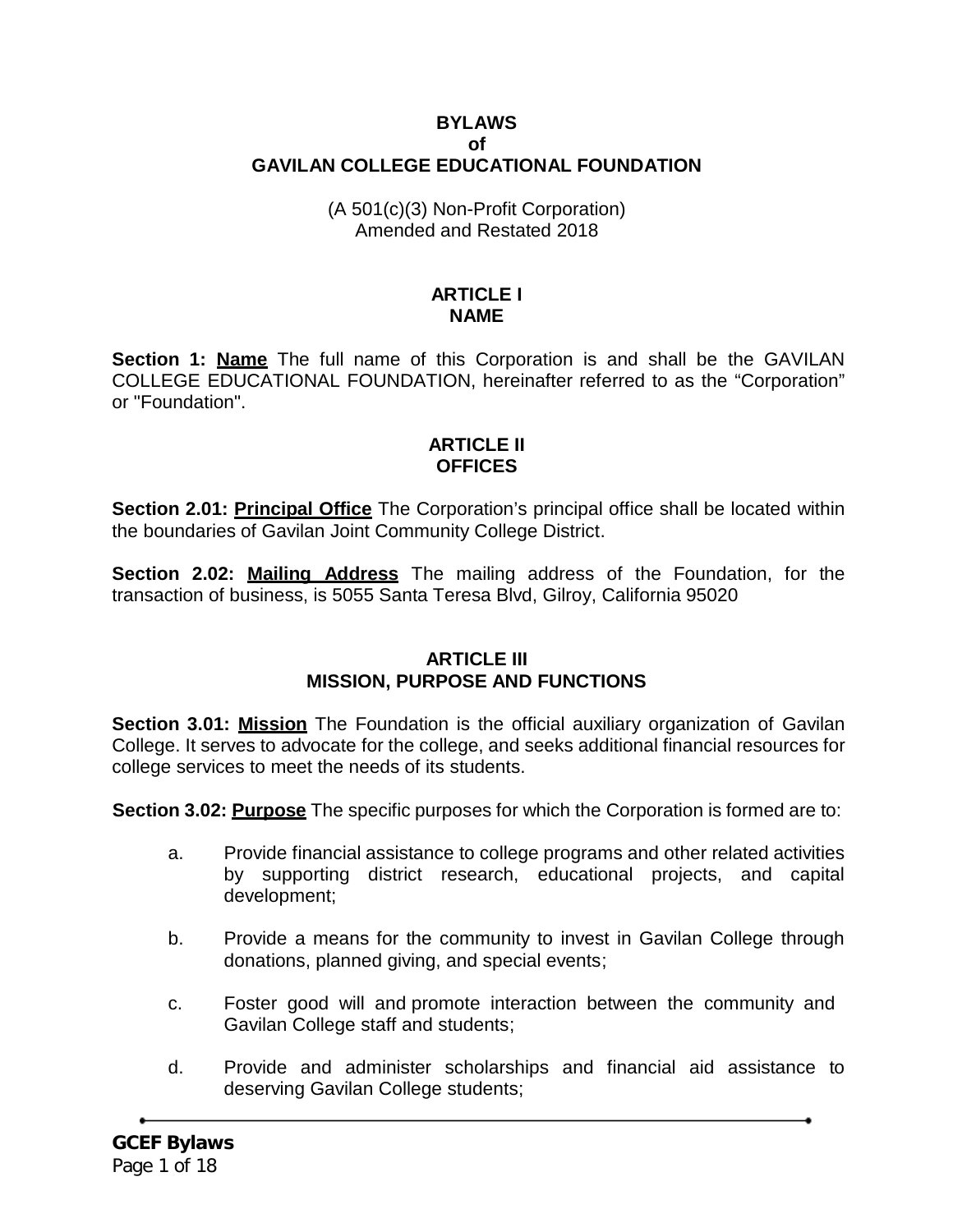- e. Develop individual business ventures and projects to obtain funds to support Gavilan College programs and related activities;
- f. Seek and facilitate grants, when appropriate, between Gavilan College and state and federal governments, business, industry, and private foundations; and
- g. All other functions which implement the purpose of providing activities which are an integral part of the community college educational programs or as otherwise authorized by title 5 CCR Section 59250 et seq.

## **ARTICLE IV MEMBERSHIP**

**Section 4.01: Members** The Corporation shall have no members. Any action which would otherwise require approval by the members shall require only the approval of the Board. All rights which would otherwise vest in the members shall vest in the Board.

**Section 4.02: Associates** Nothing in this Article IV shall be construed as limiting the right of the Corporation to refer to persons associated with it as "members", even though such persons are not members, and no such reference shall constitute anyone a member within the meaning of Section 5056 of the California Nonprofit Public Benefit Corporation Law. The Board may, by resolution, establish categories of persons associated with the Corporation and set the qualifications therefore. Persons meeting the qualifications of such categories may be referred to as "Regular Members", "Sustaining Members", "Patrons" or such other title approved by the Board, but no such designation shall confer upon any person the right to vote for the election of Directors, or on a disposition of substantially all the assets of the Corporation, or on a merger, or on a dissolution, or on changes to the Corporations Articles or Bylaws, nor shall any such designation confer upon any person the status of a member within the meaning of Corporations Code Section 5056.

## **ARTICLE V BOARD of DIRECTORS**

**Section 5.01: Number, Selection, Term of Office** The Foundation Board of Directors shall not exceed twenty (20) elected members. The number of Directors may be changed from time to time, by an amendment to these Bylaws duly adopted by approval of Board of Directors. Each of these members shall be elected by the Board for a term not exceeding three years. Elected members may serve no longer than 6 years consecutively. Terms of the office expire at the June annual meeting. A director may be re-elected to the Board for an additional three-year term.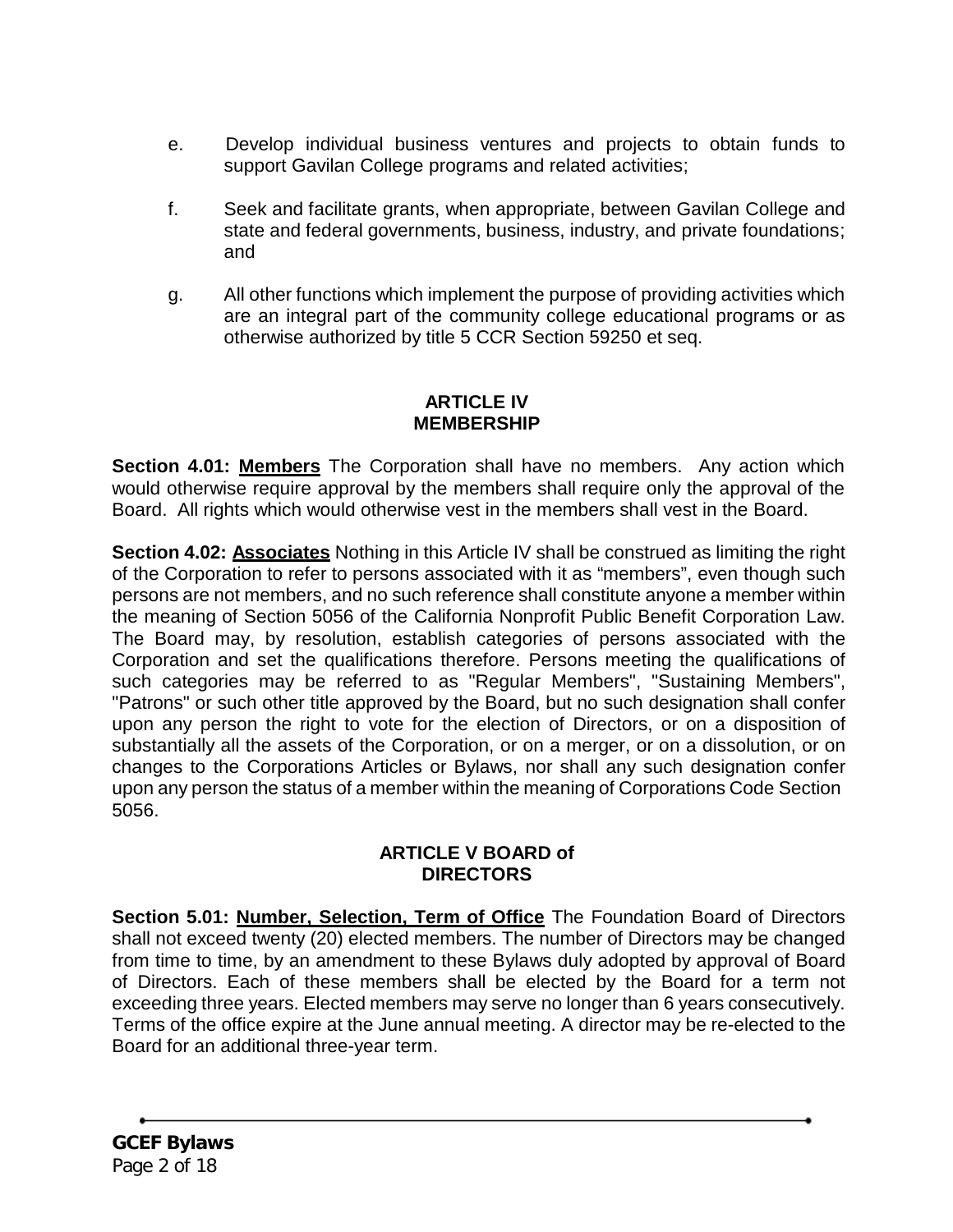The Board shall be comprised of up to three (3) permanent employees from Gavilan College, including the College President, who will be permanently assigned as an Ex Officio Director on the Board. The college representation is not to exceed 50% of total membership, and shall also include: (1) One College Trustee selected by the District Board of Trustees, and (1) One Member of the student body of the College, to be appointed by the College President. The Directors who are representatives of Gavilan College shall hold office for three years, unless and until they cease to be associated with and/or employed by the college. There is no limit on the number of consecutive threeyear terms a Director which is a representative of the Gavilan College may serve.

Members that served three consecutive terms and have taken a leave of at least one year from the board may be re-elected to the board and may serve up to three more consecutive three-year terms. The Foundation shall maintain appropriate records concerning the membership of the Board of Directors, including the terms of each office, and the names, addresses, telephone numbers and other relevant data concerning each director.

**Section 5.02: Qualifications** The Directors of the Foundation must be interested in Gavilan College and be willing to contribute time and talent to the administration of the Foundation. Directors shall fulfill their obligations and duties as set forth in the volunteer job description and shall serve without compensation.

**Section 5.03: Powers and Duties** The corporate powers, business, and affairs of the Corporation shall be exercised, conducted, and controlled by the Board of Directors. The Board shall be empowered to hire, engage, retain or contract for services of such representatives, counselors, and other staff members as are deemed necessary to the furthering of the purposes of the Corporation. Subject to the limitations of the Articles of Incorporation and these Bylaws, the activities and affairs of the Corporation shall be conducted and all Corporate Powers shall be exercised by or under the direction of the Board, subject to the terms and conditions of the Operating Agreement Between the Gavilan Joint Community College District Board of Trustees And The Gavilan College Educational Foundation ("Operating Agreement").

. The Board may delegate the management of the activities of the Corporation to any person or persons, ad hoc committee, or committees however composed, provided that the activities and affairs of the Corporation shall be managed and all Corporate Powers shall be exercised under the ultimate direction of the Board, subject to the terms and conditions of the Operating Agreement.

Without prejudice to such general powers, but subject to the same limitations, it is hereby expressly declared that the Board shall have the following Powers and Duties in addition to the other powers enumerated in these Bylaws:

a. To select and remove all officers, agents, and employees of the Corporation, prescribe powers and duties for them as may not be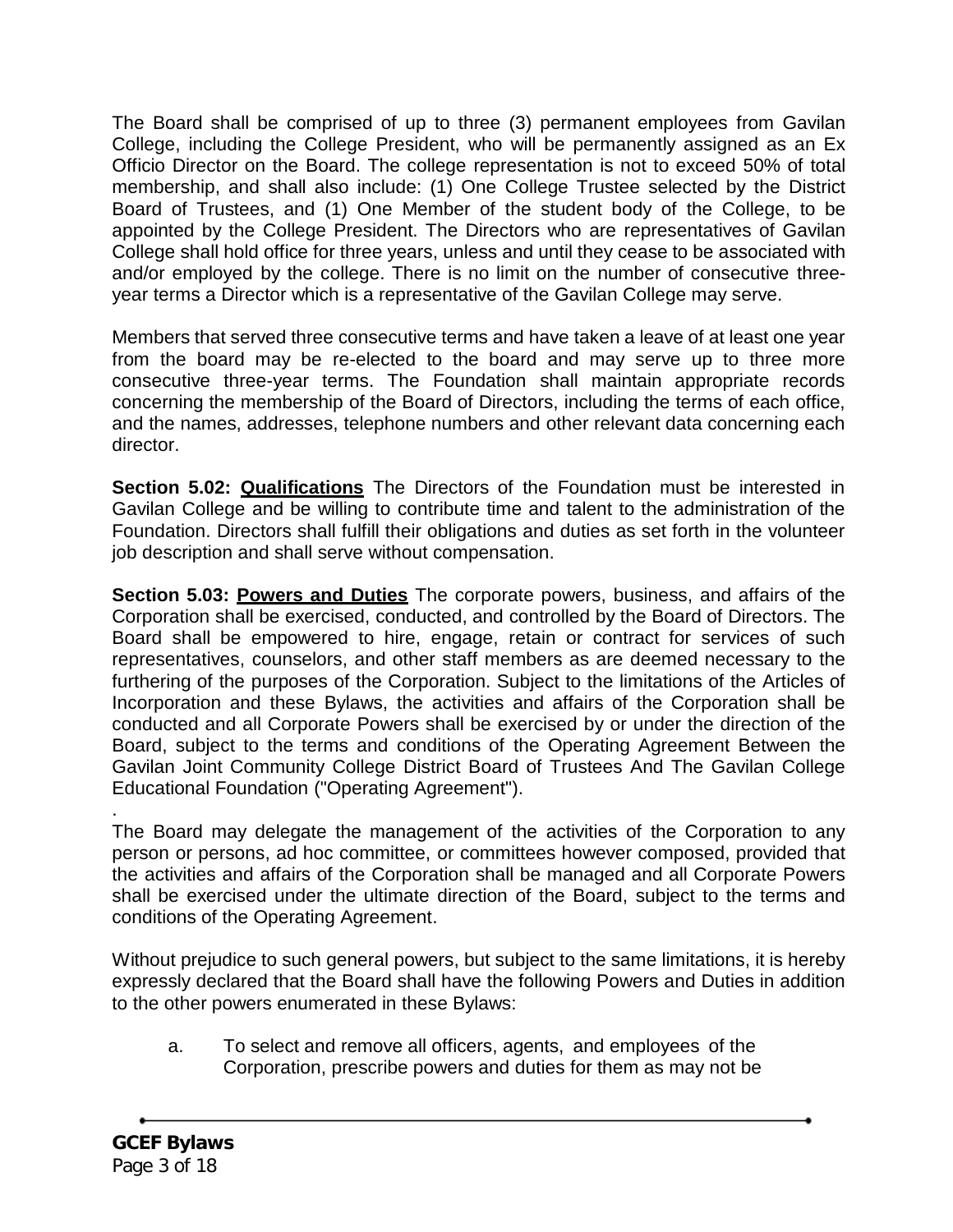inconsistent with the law, the Articles of Incorporation, or these Bylaws, fix their compensation, and require from them security for satisfactory service;

- b. To conduct, manage, and control the affairs of the Corporation and to make such rules and regulations therefore which are not inconsistent with the law, the Articles of Incorporation, or these Bylaws, as they deem appropriate;
- c. To adopt, make, and use a Corporate Seal and to alter the form of such seal from time to time as they deem appropriate;
- d. Subject to the approval of the College District Governing Board, to borrow money and incur indebtedness for the purposes of the Corporation, and to cause to be delivered in the Corporate name, promissory notes, bonds, debentures, deeds of trust, mortgages, pledges, hypothecations, or other evidences of debt and security therefore;
- e. To accurately register their names, addresses and telephone, fax or email numbers with the Secretary of the Corporation. Notices of meetings mailed or conveyed to the addresses or phone, fax or email numbers of each Director shall be considered valid notices thereof;
- f. To meet at such times and places as are required by these Bylaws.
- g. Such other powers as are reasonably implied from the Articles, these Bylaws, and the Operating Agreement and District Regulations.

**Section 5.04: Vacancies** All vacancies on the Board of Directors as a result of term expiration, resignation, or termination of office will be filled by the action of the President of the Foundation Board, in consultation with the majority of the Directors then in office, and the concurrence of the College President. No Reduction of the authorized number of Directors shall have the effect of removing any Director before that Director's term of office expires. Any person selected to fill a vacancy on the Board of Directors shall hold office for the remainder of the vacated term.

**Section 5.05: Conflicts of Interest** No more than forty nine percent (49%) of the persons serving as Directors may be "interested persons" as defined by Corporations Code Section 5227. For the purposes of this prohibition an "interested person" is any person compensated by the corporation for services rendered within the preceding twelve months, excluding any compensation paid to a Director as Director; and any brother, sister, ancestor, dependent, spouse, brother–in-law, sister-in-law, son-in-law, daughterin-law, mother-in-law or father-in-law of such person; provided that violation of this prohibition shall not affect the validity of transactions entered into by the Corporation. The following additional rules shall apply to Directors regarding financial interests which place them in conflict with their obligations as Directors: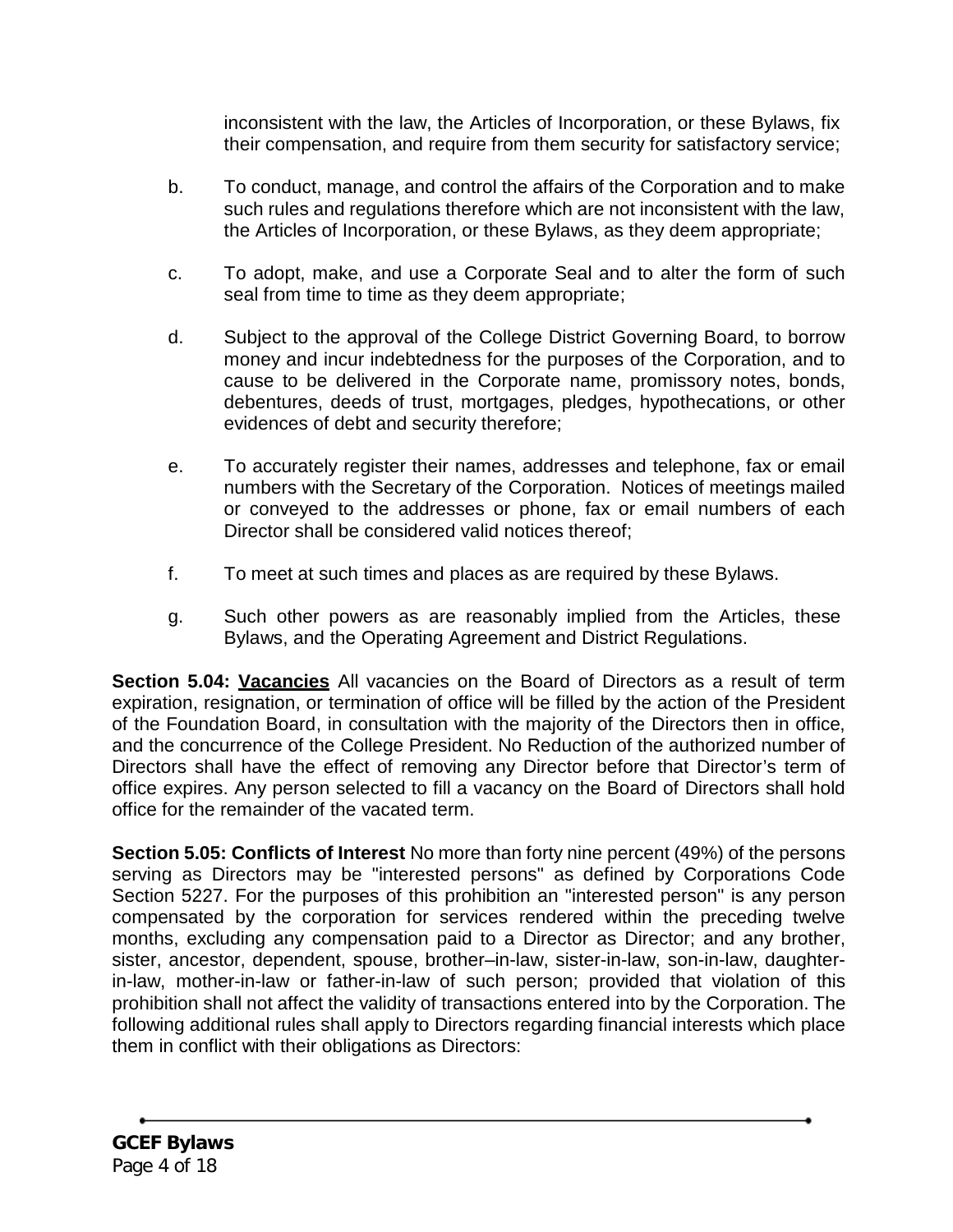- a. Financial Interests Prohibited; Exception. Pursuant to Education Code Section 72677, no Director shall be financially interested in any contract or other transaction entered into by the Board. Any contract or transaction entered into in violation of this provision is void. Provided, however, no such contract or transaction shall be void, and no financially interested Director shall be disqualified or deemed guilty of misconduct in office, if the following conditions are met: (a) the fact of such financial interest is disclosed, or already known, and noted in the minutes, and the Board thereafter authorizes, approves or ratifies the contract or transaction in good faith by a vote sufficient for the purpose without counting the vote of the financially interested Director; and (b) the contract or transaction is just and reasonable as to the corporation at the time it was approved or authorized.
- b. Facts Eliminating Exception. The exception provided by Section 5.05(a) shall not apply where any of the following conditions exist: (1) the contract or transaction is between the corporation and a Director; (2) the contract or transaction is between the corporation and a partnership or unincorporated association in which the Director holds a proprietary interest; (3) the contract or transaction is between the corporation and a corporation in which the Director is the owner or holder, directly or indirectly, of five percent (5%) or more of the outstanding common stock; or (4) the Director holds a financial interest in the transaction or contract before the Board, and without first disclosing her/his interest therein, influences or attempts to influence another member or members of the Board to enter into the contract or transaction.
- c. Use of Information for Pecuniary Gain. No current or former Director shall use any information not already a matter of public record which is received by him/her by reason of their position as a Director, for personal pecuniary gain, regardless of whether he or she is not a Director at the time the gain is realized.

**Section 5.06: Non-Liability of Directors** Except as otherwise required by law, no cause of action by the Corporation shall arise against any person serving without compensation as a director or officer of the corporation on account of any negligent act or omission occurring (1) within the scope of the person's duties as a board member, or within the scope of that person's duties as an officer acting in official capacity; (2) in good faith; and (3) in a manner that the person believes to be in the best interest of the corporation. The Corporation shall always maintain, or arrange through the District for, an insurance policy of such type and amount as may be required at that time by Section 5047.5 of the California Nonprofit Public Benefit Corporation Law, or any successor provision.

**Section 5.07**: **Open Meeting Law Applicable** All meetings of the Board and of standing committees of the Board will be open to the public. Agendas will be published in advance and public participation at the meeting site will be encouraged. Members of the Board who, due to extenuating circumstances, are unable to attend in person will be able to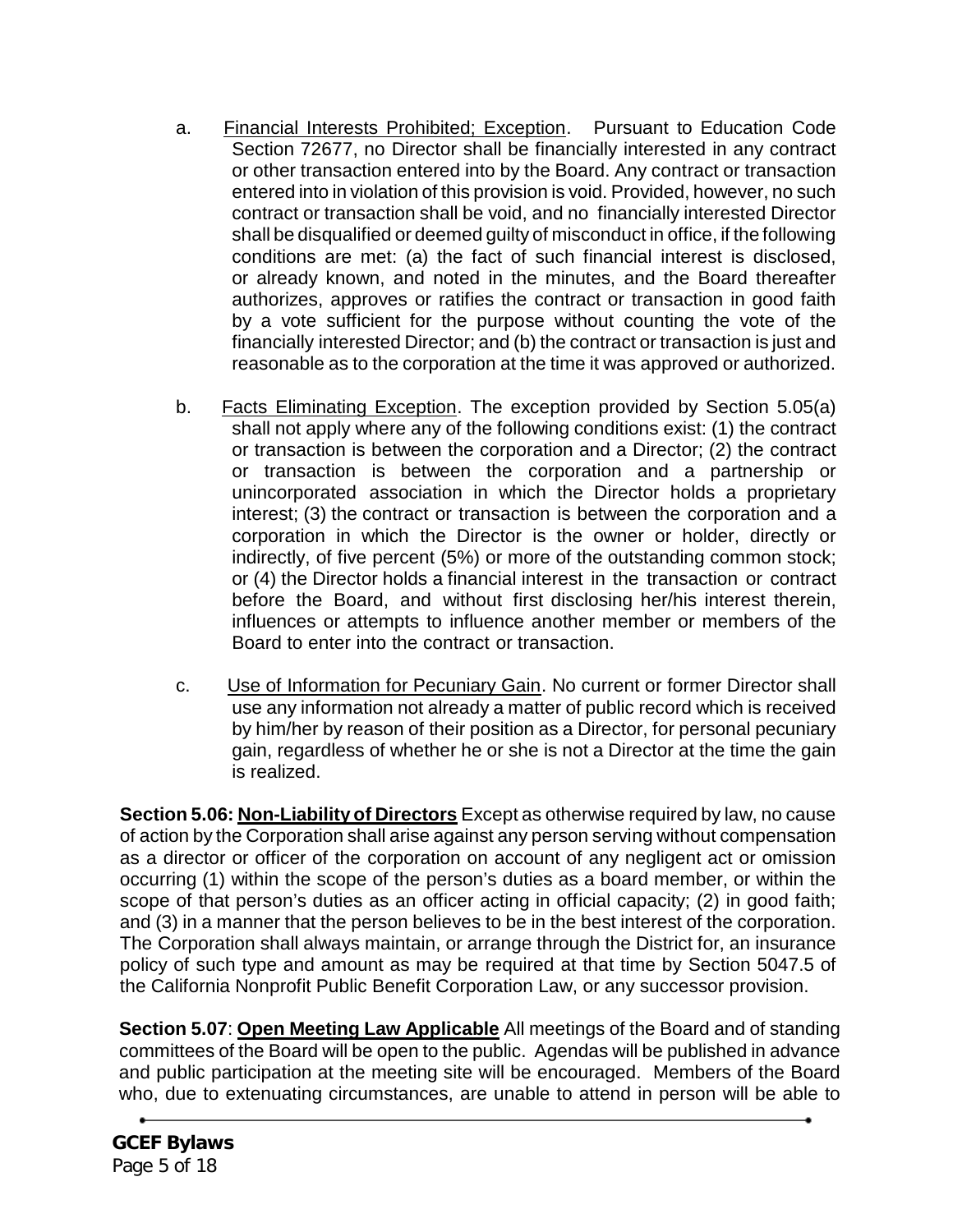fully participate via telephone. Votes will be conducted by roll-call when voting members are participating by telephone. Board members are strongly encouraged to attend meetings in person such that a quorum is present at the meeting site. *Except as explicitly required by this Section 5.07 the open meeting, agenda, physical presence and closed session provisions of the Brown Act, Government Code section 54950 et seq., shall not apply to meetings of the Foundation Board*.

**Section 5.08: Annual Meeting** The Board shall hold an Annual Meeting for the purpose of organization, election of Directors and Officers, and the transaction of other business. The Annual Meeting of the Board shall be scheduled and agendized as a Regular Meeting, and held on a date selected by resolution of the Board or the Executive Committee not more than ninety (90) days after the end of the fiscal year.

**Section 5.09: Regular Meetings** The Board shall hold regular public meetings, held at any place within or without the State of California which has been designated from time to time by resolution of the Board or by written consent of a majority of the members of the Board, or by the Executive Committee. In the absence of such designation, meetings shall be held at the principal office of the Corporation.

**Section 5.10: Special Meetings** A Special Board meeting shall be called by the President and held at any place so designated as a Regular Meeting. No business at a Special Meeting may be transacted other than that specified in the agenda for such meeting.

**Section 5.11: Quorum** A majority of the authorized Directors shall constitute a quorum of the Board for the transaction of business, except to adjourn as provided in Section 5.13below. Every act or decision done or made by a majority of the directors present or on the phone at a meeting duly held at which a quorum is present shall be regarded as the act of the full Board, unless a greater number is required by law or by the Articles of Incorporation, except that any meeting in which a quorum is initially present may continue to transact business notwithstanding the withdrawal of Directors, as long as any action taken is approved by at least a majority of the required quorum for such a meeting. Provided, however, to the extent any provisions of this Section 5.11 are (or become) inconsistent with Government Code §§54940 et seq., the statute shall control.

**Section 5.12: Waiver of Notice** Written Notice of a meeting need not be given to any Board of Director who signs a waiver of notice or a written consent to holding the meeting or an approval of the minutes thereof, whether before or after the meeting, or who attends the meeting without protesting, either prior thereto or at its commencement, the lack of notice to such Board of Director. All such waivers, consents, and approvals shall be filed with the corporate records or made a part of the minutes of the meetings.

**Section 5.13: Adjournment** A majority of the Board of Directors present, whether or not a quorum is present, may adjourn any Board of Director's meeting to another time and place. Notice of any adjournment shall be given to the Directors who were not present at the time of the adjournment, and any future continuation of meeting shall comply with the Brown Act.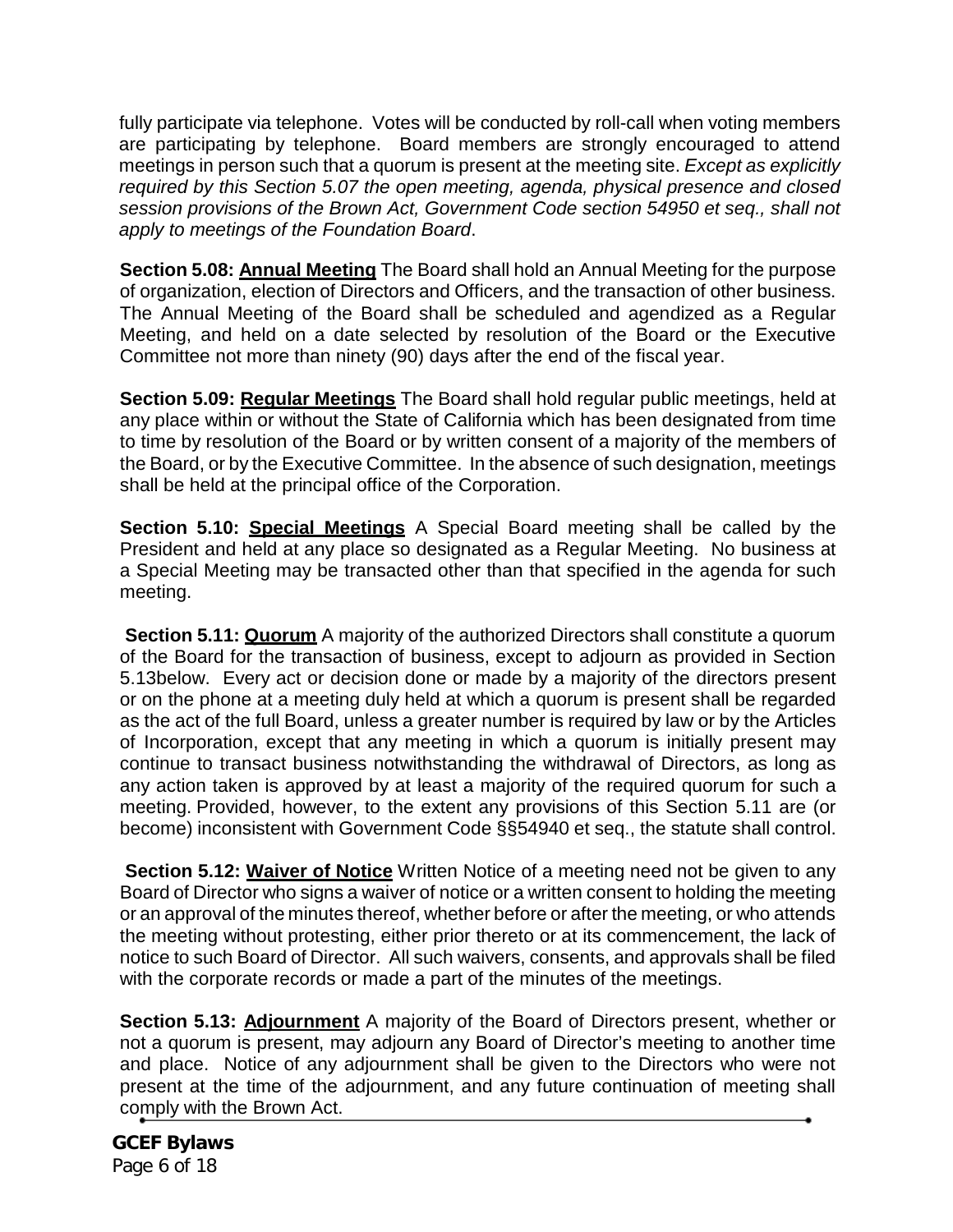**Section 5.14: Rights of Inspection** Every Board of Director shall have the absolute right at any reasonable time to inspect all books, records, documents of every kind and any personal property of the Corporation and to inspect the physical properties of the Corporation.

**Section 5.15: Honorary and Emeritus Directors** The Board of Director's may from time to time elect persons to be designated as "Honorary Directors" or "Emeritus Directors" in recognition of outstanding service to the Corporation. Persons so elected shall hold such honorary offices at the pleasure of the Board and during such time they shall have the right to attend meetings of the Board, but they shall not be deemed to be members of the Board for any purpose set forth in these Bylaws and shall have no voting rights.

**Section 5.16: Contact Information** Directors shall file with the Secretary a mailing address, email address, two (2) contact phone numbers (one being a cell number), among other information. All written notices will be directed to the mailing address. All contact information will be kept current by each Board of Director.

**Section 5.17: Removal of Directors** The Board of Directors may remove and declare vacant the office of any Director, at the Board's discretion, with or without cause. The Board shall act to remove a Director on the occurrence of any of the following events.

- a. Unsound mind The Director has been declared to be of unsound mind by the final order or judgment of a court of competent jurisdiction;
- b. Breach of Statutory Duties The Director has been found by a final order or judgment of a court of competent jurisdiction to have breached any duties imposed by Section 7238 of the Corporation Code of the State of California upon directors who perform functions with respect to assets held in charitable trust; or
- c. Non-Participation The Director, in any twelve (12) month period, has failed to attend at least one (1) board meeting.

**Section 5.18**: **Resignation of Board of Director** Any Director may resign their position, effective upon giving written notice thereof to the President of the Board of Directors, or upon acceptance thereof by the full Board of Directors, unless the notice specifies a later time of the effectiveness of such resignation is effective at a future time, a successor may be elected to take office when such resignation becomes effective.

## **ARTICLE VI OFFICERS**

**Section 6.01: Officers** The officers of the Corporation shall be a President; a Vice President; additional Vice Presidents as determined by the Board; a Secretary; and a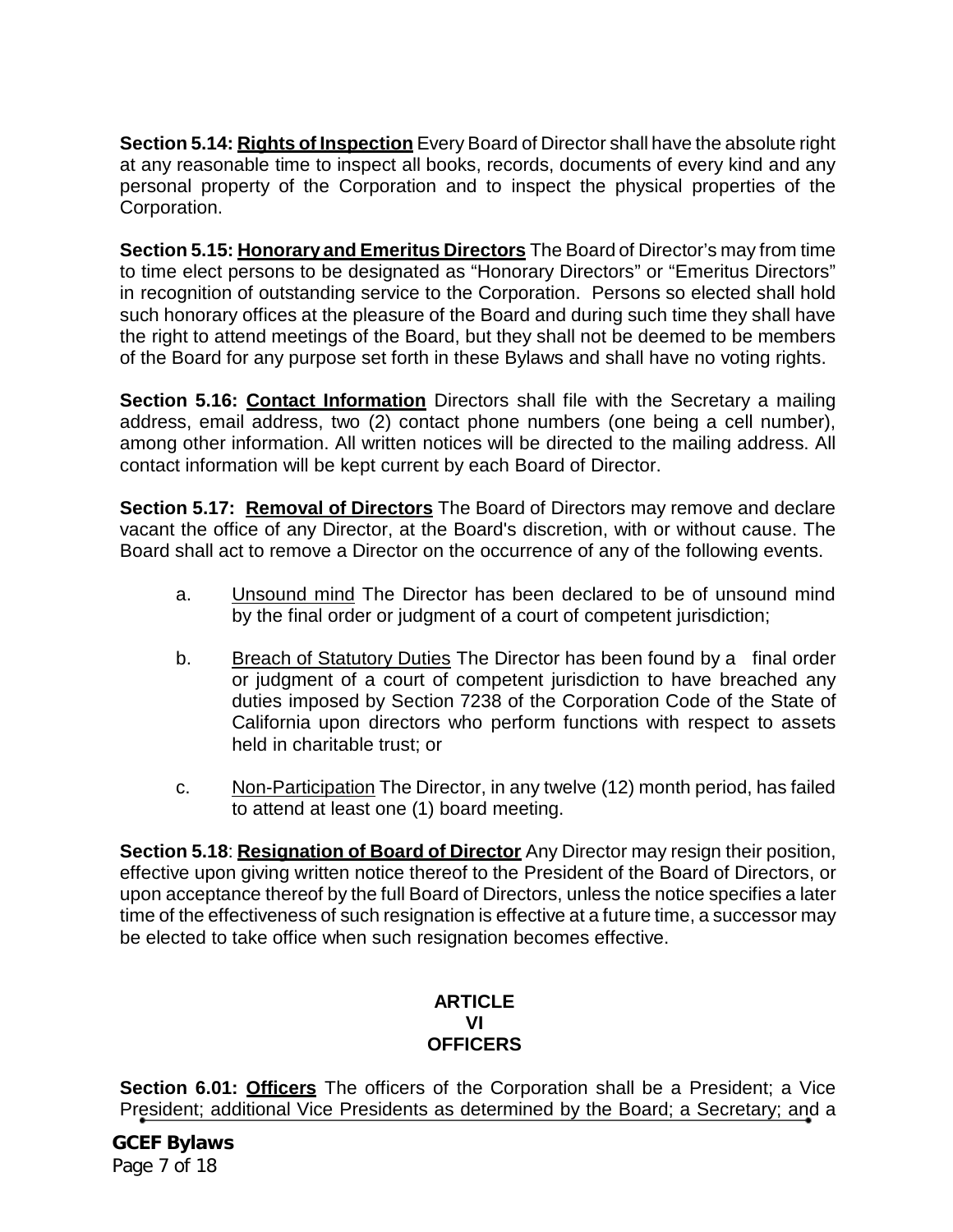Treasurer. Any number of offices may be held by the same person except that neither the Secretary nor the Treasurer may serve concurrently as the President. All of said officers shall be members of the Board.

**Section 6.02: Election** The officers of the corporation shall be elected by the Board of Directors. Election shall be by a majority vote of a quorum present at the annual meeting. Each officer shall hold office for a period of three years or for the remainder of their non- expired term. All officers shall be selected from the elected members of the Board of Directors.

**Section 6.03: Subordinate Officers** The Board of Directors or the President, may elect, and may appoint, such other officers as the business of the Corporation may require, each of whom shall hold office for such period, have such authority, and perform such duties as are provided in these Bylaws or as the Board may from time to time determine. The appointees shall be members of the Board of Directors for the period specified for the appointed position.

**Section 6.04: Removal of Officers** Any officer may be removed, either with or without cause, by the Board at any time or, except in the case of an officer chosen by the Board, by any officer upon whom such power of removal may be conferred by the Board. Any such removal shall be without prejudice to the rights, if any, of the officer under any contract of employment of the officer.

Any officer may resign at any time by giving written notice to the Corporation, but without prejudice to the rights, if any, of the Corporation under any contract to which the officer is a party. Any such resignation shall take effect at the date of the receipt of such notice or at any later time specified therein and, unless otherwise specified herein, the acceptance of such resignation shall not be necessary to make it effective.

**Section 6.05: Vacancies** A vacancy in any office because of death, resignation, removal, disqualification, or any other cause shall be filled in the manner prescribed in these Bylaws for regular election or appointment to such office, provided that such vacancies shall be filled as they occur and not on an annual basis.

**Section 6.06: President** The President shall preside over all meetings of the Board and shall perform such other duties as may be assigned in these Bylaws or by action of the Board. The President shall Chair the Executive Committee and shall be a member of all standing committees.

**Section 6.07: Vice President** Any Vice President may perform the duties of the President at a time when the President is unable to perform those duties. Any Vice President shall have such other powers and perform such other duties as from time to time may be prescribed for the Vice President by the Board or by these Bylaws.

**Section 6.08: Secretary** The Secretary shall keep or cause to be kept, at the principal office or such other place as the Board may order, a book of minutes of all meetings of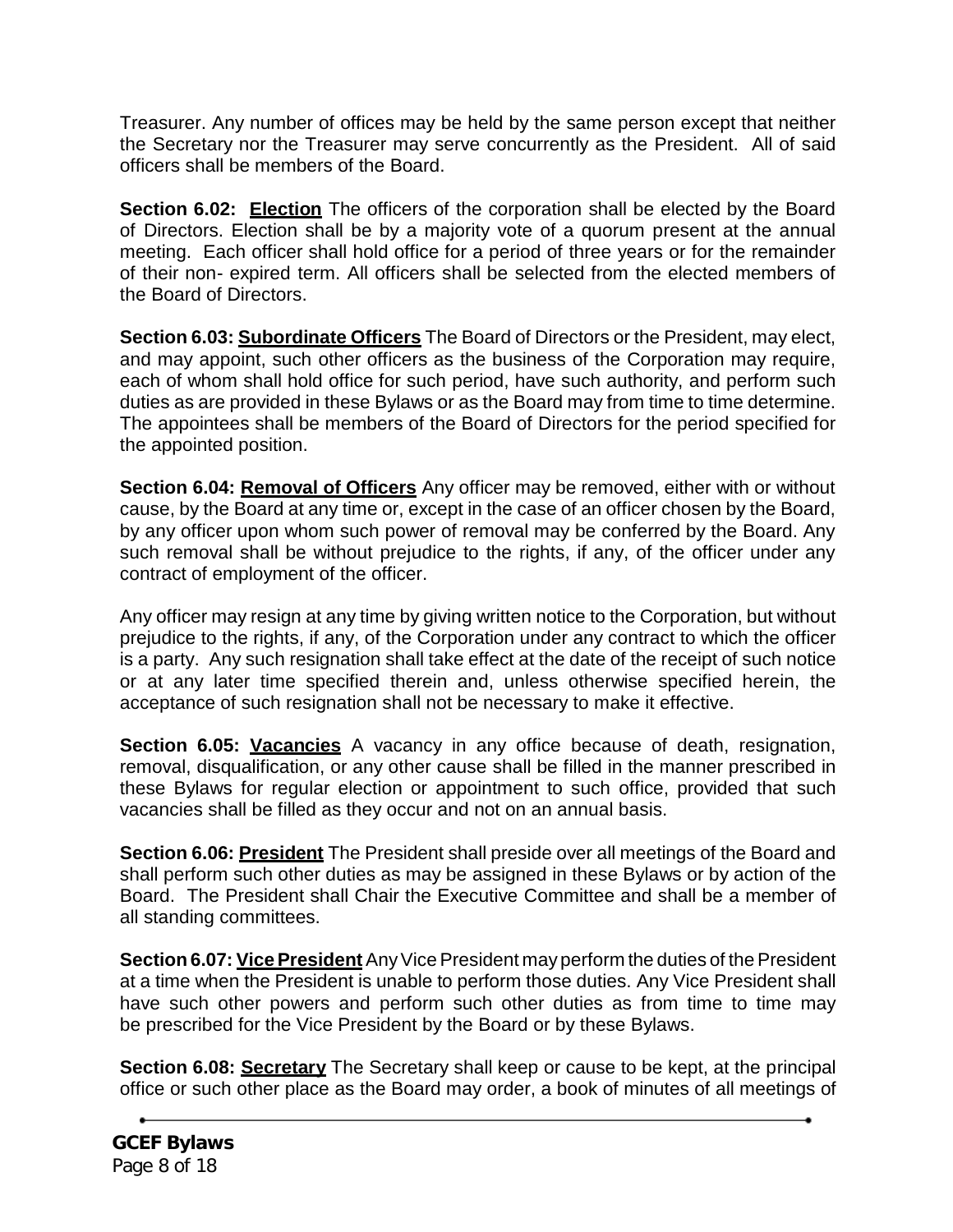the Board and its committees, with the time and place of holding, whether regular or special, and if special, how authorized, the notice thereof given, the names of those present at Board and committee meetings, and the proceedings thereof. The Secretary shall keep or cause to be kept, at the principal office in the State of California the original or a copy of the Corporation's Articles of Incorporation and Bylaws, as amended to date.

The Secretary shall give, or cause to be given, notice of all meetings of the Board and any committees thereof required by these Bylaws or by law to be given, shall keep the seal of the Corporation in safe custody, and shall have such other powers and perform such other duties as may be prescribed by the Board.

The Secretary may fulfill his or her duties hereunder by delegating the same to subordinate officers, staff of the Corporation or in consultation with the District Vice President of Administrative Services, but shall take appropriate steps to ascertain the performance of such delegated duties.

**Section 6.09: Treasurer** The Treasurer shall be responsible for and oversee all financial administration of the Corporation.

**Section 6.10: Executive Director** The Executive Director shall be employed by the District, and shall report directly to and take direction from the College President. The Executive Director shall have those powers, duties, authorities and responsibilities which have been set forth in such Executive Director job description as has been adopted by the District Governing Board, and/or as may otherwise be directed by the College President. The Executive Director shall also be responsible for the management and /or supervision of such other office and/or administrative employees or other personnel as many, from time to time, work for, be under contact with, or under control of the Foundation.

**Section 6.11**: **Past President** The immediate Past President of the Board of Directors shall serve on the Executive Committee, and if approved by the Board shall chair or designate another Director to chair the Nomination, the Development and the Past President's Club Committees. The immediate Past President shall be a voting member of the Board and shall also have such other powers and perform such other duties as from time to time may be prescribed by the Board of Directors or by these Bylaws.

#### **ARTICLE VII COMMITTEES OF THE BOARD OF DIRECTORS**

**Section 7.01: Standing Committees** The Board shall have the following five standing committees:

- a. Executive
- b. Finance and Investment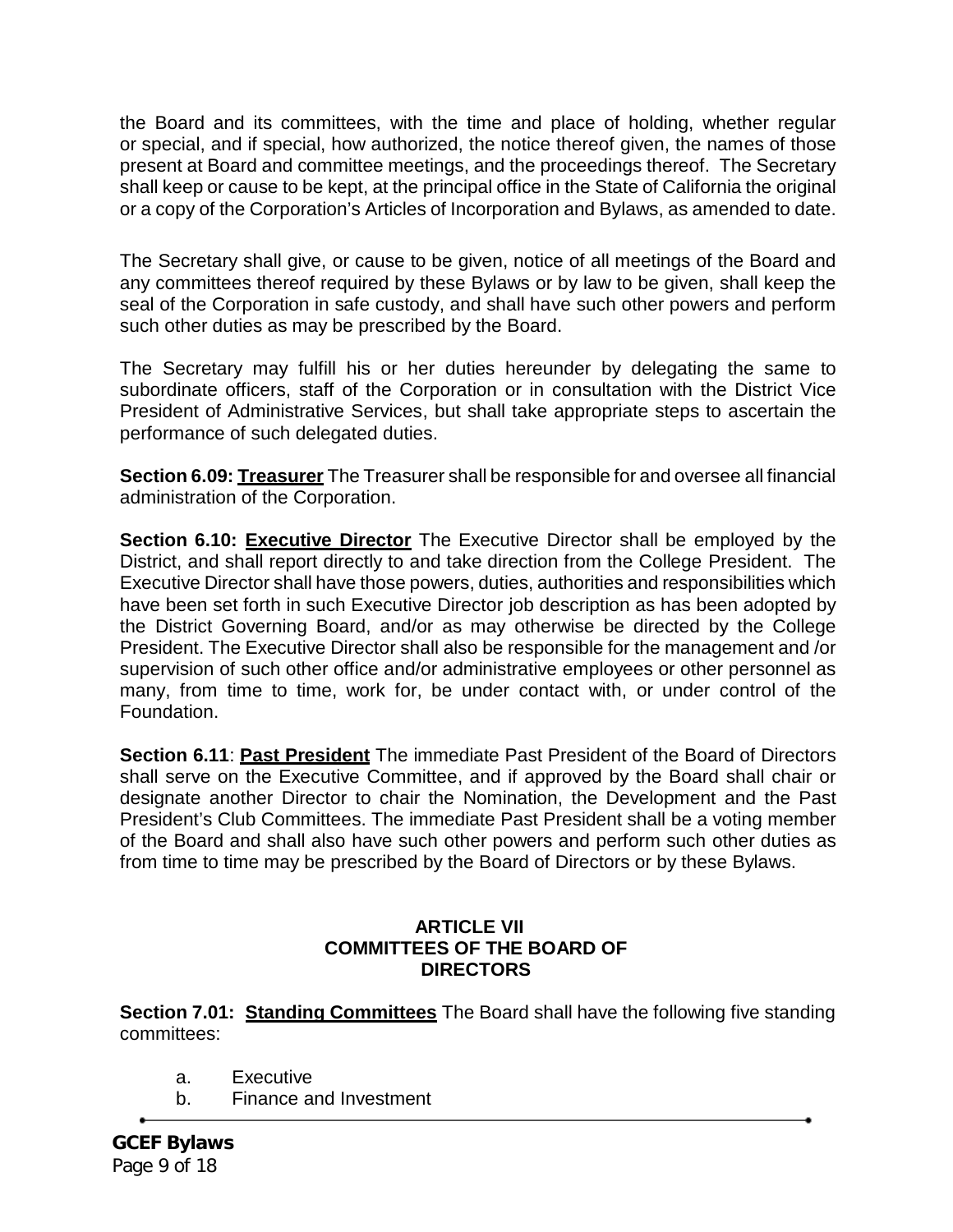- c. Nominations
- d. Capital Development
- e. Advisory

Unless otherwise specified, all committee members will serve a term of one year, but may be reappointed. Unless otherwise specified, committee members will be nominated by the Executive Director, and appointed from among those so nominated by the Board of Directors.

**Section 7.02: Executive Committee** The Executive Committee shall include the Board President, the College President, the Immediate Past President, the Vice President, the Secretary, the Treasurer and the Executive Director. The Board President shall serve as Chair of the Executive Committee.

Subject to such limitations as may be imposed by the Board, the Executive Committee shall be possessed of all of the powers of the Board, except those which the California Nonprofit Public Benefit Corporation Law, or other applicable law, specifically reserves to the full Board.

The Powers specifically reserved by law to the full Board are:

- a. The filling of vacancies on the Board or on any committee;
- b. The amendment or repeal of these Bylaws or the adoption of new Bylaws;
- c. The amendment or repeal of any resolution of the Board which by its express terms calls for full Board action;
- d. The appointment of other committees of the Board or the members thereof; and
- e. The approval of any self-dealing transaction, except as specifically provided by Section 5233 (a) of the California Nonprofit Public Benefit Corporation Law.

The Executive Committee shall address such internal affairs of the Foundation which may require action, decision or recommendation, between the regularly scheduled meetings of the full board. In such cases, the Executive Committee shall be vested with all the powers of the Board of Directors and as provided by law.

**Section 7.03**: **Finance and Investment Committee** The Finance and Investment Committee shall consist of the Treasurer, Executive Director, the District Vice President of Administrative Services or their designee, and any other board member appointed by the President. The Committee's responsibility shall be to review the financial statements and to advise the Executive Committee or the Board on investment,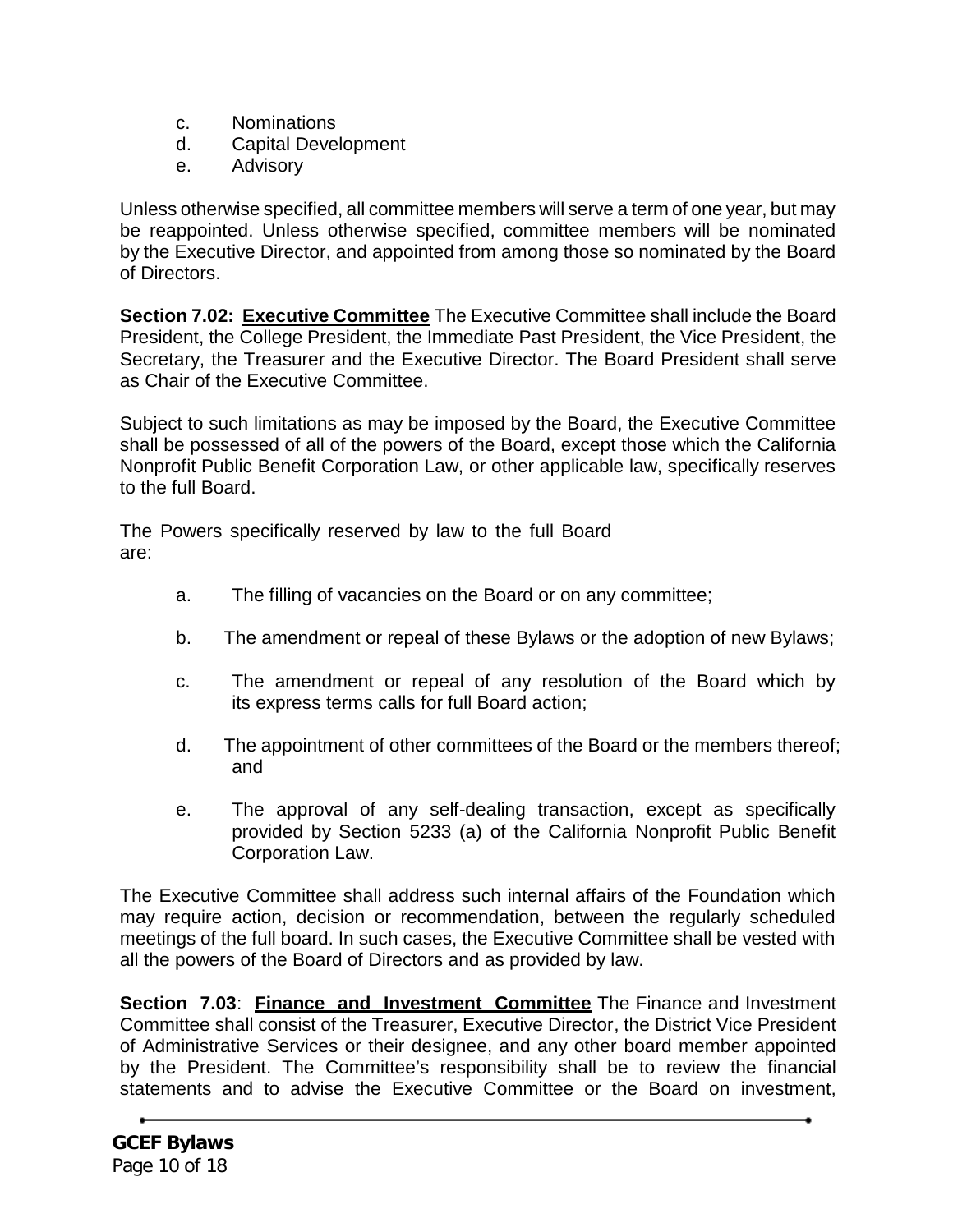expenditure, or acquisition of funds.

**Section 7.04: Nomination Committee** The Nomination Committee shall consist of the Executive Director, Past immediate President, and any other board member appointed by the President. The committee shall present a report nominating new board members and present board members who are running for reelection, and nominees for new officers.

**Section 7.05:** Capital **Development Committee** The committee shall consist of one Gavilan College Representative, the Executive Director, the College President and any other board member appointed by the President. The committee shall recommend to the Board new initiatives and projects to benefit the college and its students in line with the purposes in Section 3.02.

**Section 7.06: Advisory Committee** The Foundation may establish and maintain an Advisory Committee which shall be composed of members of the general public, business, industry and others interested in furthering the purpose, objectives and interest of the Foundation. An authorized statement of their qualifications, roles, duties and limitations of authority shall be adopted by the Board of Directors and maintained in the official records of the Foundation, which statement shall expressly provide that: (1) they shall not be members of the Foundation; (2) they shall not be entitled to vote in fiscal matters, matters of policy, or any corporate matters; (3) they shall not be entitled to, in any manner and either directly or indirectly, obligate the Foundation; and (4) they shall not be permitted to handle any corporate funds or liquid assets;

**Section 7.07: Fees and Compensation** Directors and members of committees shall receive no compensation for their services, but may be reimbursed for actual expenses in accordance with policies established by the Board. The Corporation shall make no loan of money or property to any Director without the approval of the California Attorney General and the College District Governing Board.

## **ARTICLE VIII PARLIMENTARY AUTHORITY**

**Section 8.01:** The rules contained in Robert's Rules of Order, Newly Revised shall govern the procedure and organization in all cases to which they are applicable and in which they are not inconsistent with these Bylaws.

# **ARTICLE IX FINANCIAL MATTERS**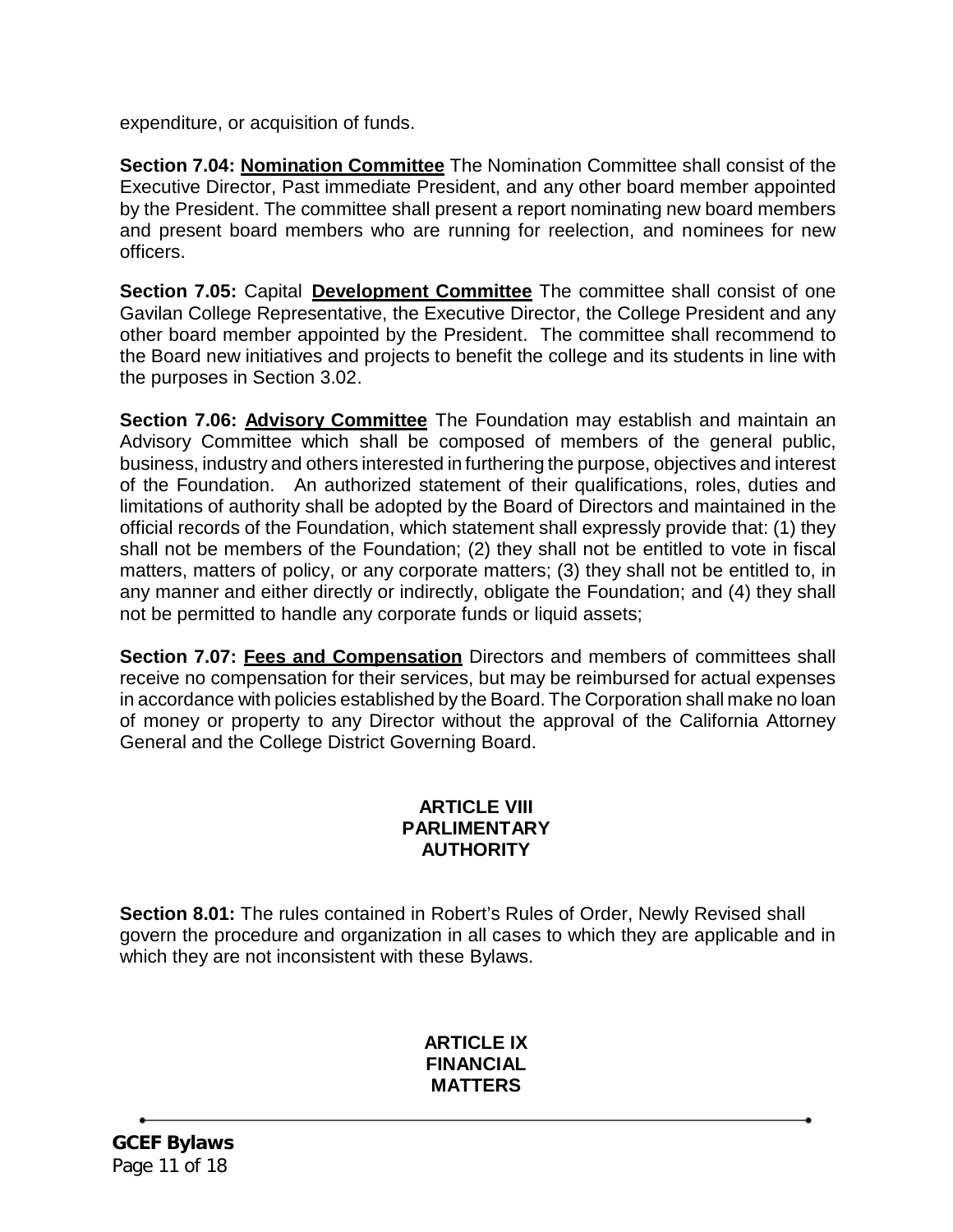**Section 9.01:** The Foundation shall follow the same accounting policies and procedures as those maintained by the District's Business Services Office.

**Section 9.02:** All Checks, drafts or orders for payment of money, notes or other evidence of indebtedness issued in the name of Gavilan College Educational Foundation shall be signed by the President or Treasurer of the Foundation, and by the College President or Vice President of Administrative Services. Any person who signs the check may not be the payee of the check.

**Section 9.03:** A purchase order system shall be utilized. Purchase orders are to be made out by the District Business Office for the Foundation. For designated accounts of Gavilan College Departments there shall be written approval by the person designated responsible for that account, and then a purchase order approved by the District Vice President of Administrative Services or their designee will be processed for the Foundation.

**Section 9.04:** All funds of the Foundation shall be deposited in such banks, trust companies or other depositories as the Board of Directors may select as subject to applicable law or policy.

**Section 9.05:** The Board of Directors may accept, on behalf of the Foundation, any contribution, gift, or bequest, for the general or special purposes of the Foundation.

**Section 9.06:** The annual independent audit of the affairs of the Foundation shall be prepared by the same qualified Certified Public Accountant that prepares the audits for the District. The CPA shall furnish a report to the directors hereof and shall prepare with the assistance of the District Business Services Office the federal and state tax returns for filing by the Foundation.

**Section 9.07:** The Foundation shall have the power to invest and reinvest assets and property of whatsoever kind entrusted to it or any portion thereof in such securities or other property as the Directors may deem advisable, at the discretion of the Board of Directors.

**Section 9.08:** The fiscal year of the Foundation will begin on the first day of July and end on the last day of June in each year.

**Section 9.09:** Once the Board of Directors adopts a budget, the Executive Director is authorized to expend funds within budgeted accounts.

**Section 9.10:** The Board of Directors of the Foundation is protected by and has all the rights and privileges under the liability and property insurance policy of the college.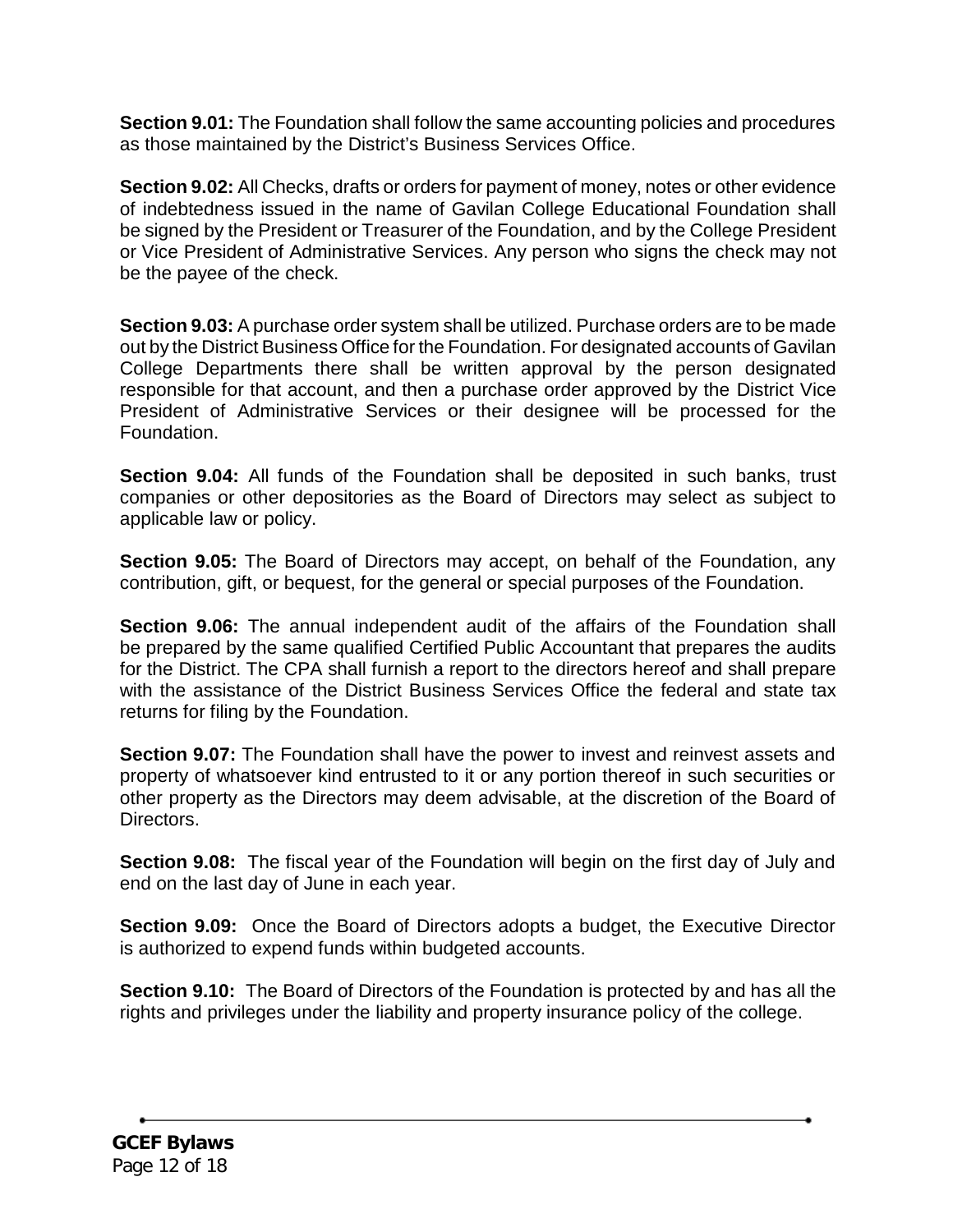## **ARTICLE X MISCELLANEOUS**

**Section 10.01: Maintenance of Corporate Records** The Corporation shall keep at theDistrict Business Services Office:

- a. copies of minutes of all meetings of the Board and committees of theBoard, indicating the time and place of holding such meetings, whether regular or special, how called, the notice given, and the names of those present and the proceedings thereof;
- b. adequate and correct books and records of account, including accounts of its properties and business transactions and accounts of its assets, liabilities, receipts, disbursements, gains and losses;
- c. a copy of the Corporation's Articles of Incorporation and Bylaws as amended to date, which shall be open to inspection by the members, if any, of the Corporation at all reasonable times during office hours.
- d. a copy of the Operating Agreement Between the Gavilan College Board of Trustees and The Gavilan College Educational Foundation and its attachments.
- e. copies of all donor records specified in Section 10.11.

**Section 10.02: Corporate Seal** The Board may adopt, use, and at will alter, a corporate seal. Such seal shall be kept at the principal office of the Corporation. Failure to affix the seal to corporate instruments, however, shall not affect the validity of any such instrument.

**Section 10.03: Annual Report** The Board shall cause an annual report to be furnished not later than one hundred and eighty (180) days after the close of the Corporation's fiscal year to all Directors of the Corporation, which report shall contain the following information in appropriate detail:

- a. the assets and liabilities, including the trust funds, of the Corporation as of the end of the fiscal year;
- b. the principal changes in assets and liabilities, including trust funds, during the fiscal year;
- c. the revenue or receipts of the Corporation, both unrestricted and restricted to particular purposes, for the fiscal year; and
- d. the expenses or disbursements of the Corporation, for both general and restricted purposes, during the fiscal year.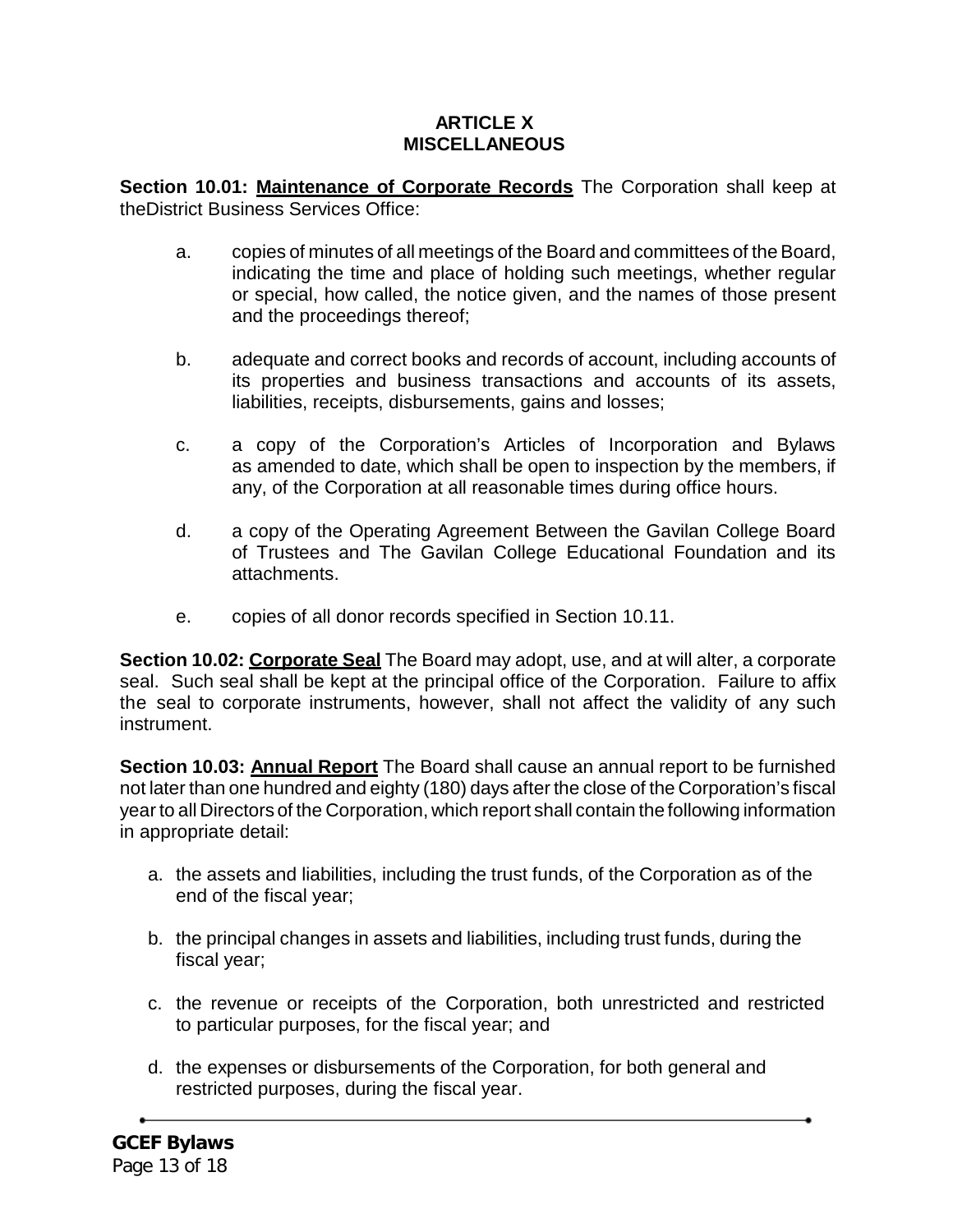**Section 10.04: Annual Statement of Specific Transactions and Indemnifications** This Corporation shall mail or deliver to all Directors a statement within one hundred and eighty (180) days after the close of its fiscal year which briefly describes the amount and circumstances of any indemnification or any transaction in which the Corporation, or its parent or its subsidiary, was a party, and in which there was a direct or indirect material financial interest on the part of any Director or officer of the Corporation, or its parent or subsidiary. A mere common Directorship shall not be considered a material financial interest.

**Section 10.5: Execution of Instruments** The Board, except as otherwise provided in these Bylaws, may by resolution authorize any officer or agent of the Corporation to enter into any contract or execute and deliver any instrument in the name of and on behalf of the Corporation, and such authority may be general or confined to specific instances. Unless so authorized, no officer, agent, or employee shall have any power or authority to bind the Corporation by any contract or engagement or to pledge its credit or to render it liable monetarily for any purpose or in any amount.

**Section 10.06: Representation of Shares of Other Corporations** The President or any other officer or officers authorized by the Board or the President are each authorized to vote, represent and exercise on behalf of the Corporation all rights incidental to any and all shares of any other corporation or corporations standing in the name of the Corporation. The authority herein granted may be exercised either by any such officer in person or by any other person authorized to do so by proxy or power of attorney duly executed by said officer.

**Section 10.07: Construction and Definitions** Unless the context otherwise requires, the general provisions, rules of construction, and definitions contained in the General Provisions of the California Nonprofit Corporation Law shall govern the construction of these Bylaws. Without limiting the generality of the above, the masculine gender includes the feminine and neuter, the singular number includes the plural, the plural number includes the singular and the term "person" includes both a corporation and a natural person.

**Section 10.08: Dissolution** In the event of the dissolution of the Corporation, the Corporation's debts and liabilities shall be paid or provided for and the remaining assets distributed to the Gavilan Joint Community College District or otherwise as directed by the California Attorney General. In no event shall any part of the net income or assets of this Corporation inure to the benefit of any Director or officer of the Corporation.

**Section 10.09: Indemnification** Definitions: For purpose of this article, Agent means any person who is or was a Director, officer, employee, or other agent of the corporation, or is or was serving at the request of the corporation as a Director, officer, employee, or agent of another foreign or domestic corporation, partnership, joint venture, trust, or other enterprise, or was a Director, officer, employee, or agent of a foreign or domestic corporation which was a predecessor corporation of the corporation or of another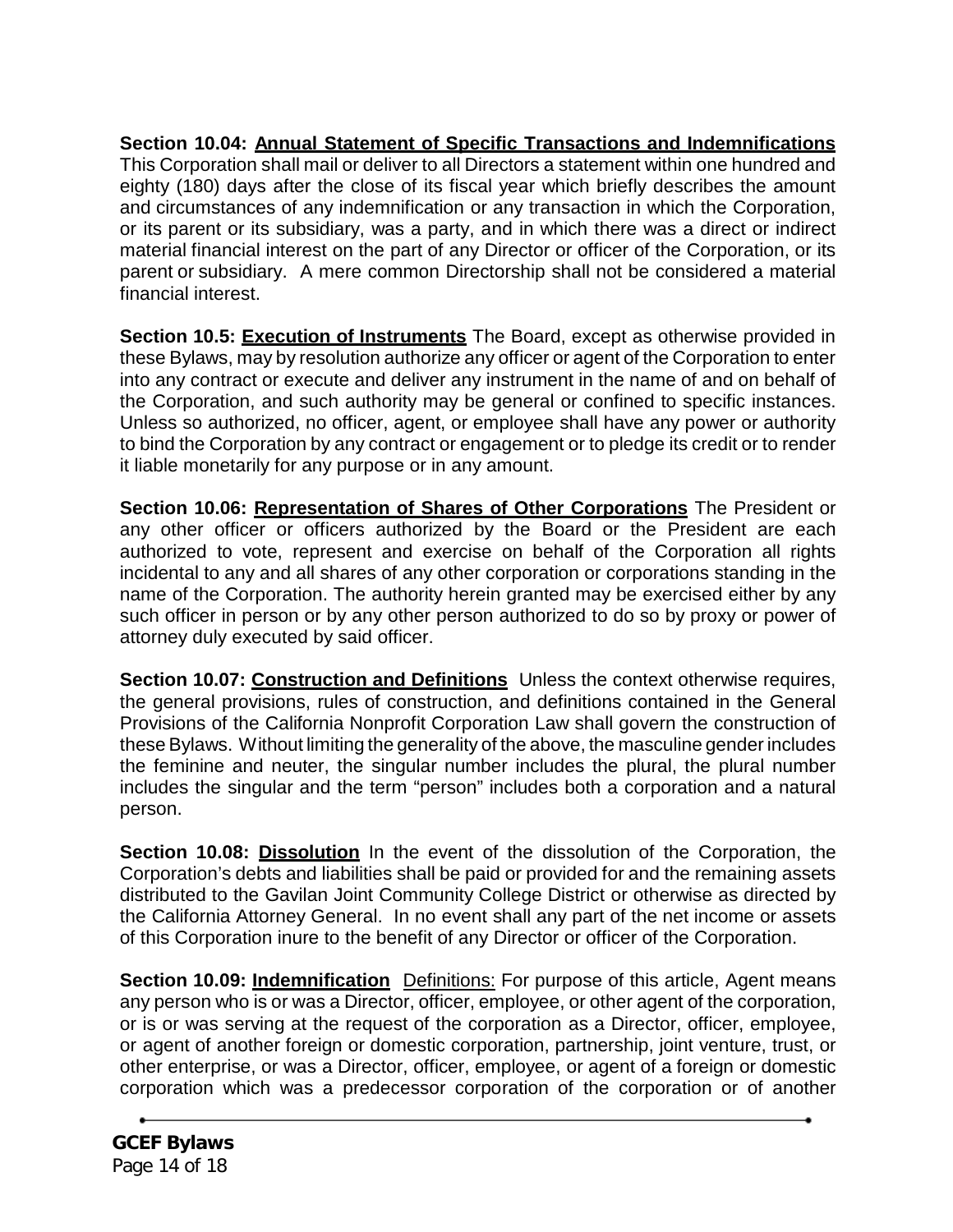enterprise at the request of such predecessor corporation. A proceeding means any threatened, pending or completed action or proceeding, whether civil, criminal, administrative, or investigative; and expense includes without limitation attorneys' fees and any expense of establishing a right to indemnification under this article. Subject to the other provisions of this section the Corporation shall defend and indemnify its Directors, including persons formerly occupying such position, against all expenses, judgments, fines, settlements and other amounts actually and reasonably incurred by them in connection with any proceeding.

**Section 10.09.1: Indemnification in Actions by Third Parties** The corporation shall have the power, but no obligation, to defend and to indemnify any person who was or is a party or is threatened to be made a party to any proceeding (other than an action by or in the right of the corporation to procure a judgment in its favor), an action brought under Section 5233 of the California Nonprofit Public Benefit Corporation law, or an action brought by the Attorney General or a person granted relator status by the Attorney General for any breach of duty relating to assets held in charitable trust), by reason of the fact that such person is or was an agent of the corporation, against expenses, judgment, fines, settlement, and other amount actually and reasonably incurred in connection with such proceeding if such person acted in good faith and in a manner such person reasonably believed to be in the best interest of the corporation and, in the case of a criminal proceeding, had no reasonable cause to believe the conduct of such person was unlawful. The termination of any proceeding by judgment, order, settlement, conviction, or upon a plea of nolo contendere or its equivalent shall not, of itself, create a presumption that the person did not act in good faith and in a manner that the person reasonably believed to be in the best interest of the corporation or that the person had reasonable cause to be believed that the person's conduct was unlawful.

**Section 10.09.2. Indemnification in Actions by or in the Right of the Corporation** Subject to the provisions hereof, and to section 4, and 5, and 8, the corporation shall have the power, but no obligation, to defend and indemnify any person who was or is a party or is threatened to be made a party to any threatened, pending, or completed action by or in the right of the corporation, or brought under Section 5233 of the California Nonprofit Public Benefit Corporation Law, or brought by the Attorney General, or a person granted relator status by the Attorney general for breach of duty relating to assets held in charitable trust to procure a judgment in its favor by reason of the fact that such person is or was an agent of the corporation, against expenses actually and reasonably incurred by such person in connection with the defense or settlement of such action if such person acted in good faith, in a manner such person believed to be in the interest of the corporation and with such a care, including reasonable inquiry, as an ordinarily prudent person in a like position would use under similar circumstances. Provided indemnification shall be made under these conditions:

a. In respect of any claim, issue, or matter as to which such person shall have been adjudged to be liable to the corporation in the performance of such person's duty to the corporation, unless and only to the extent that the court in which such proceeding is or was pending shall determine upon application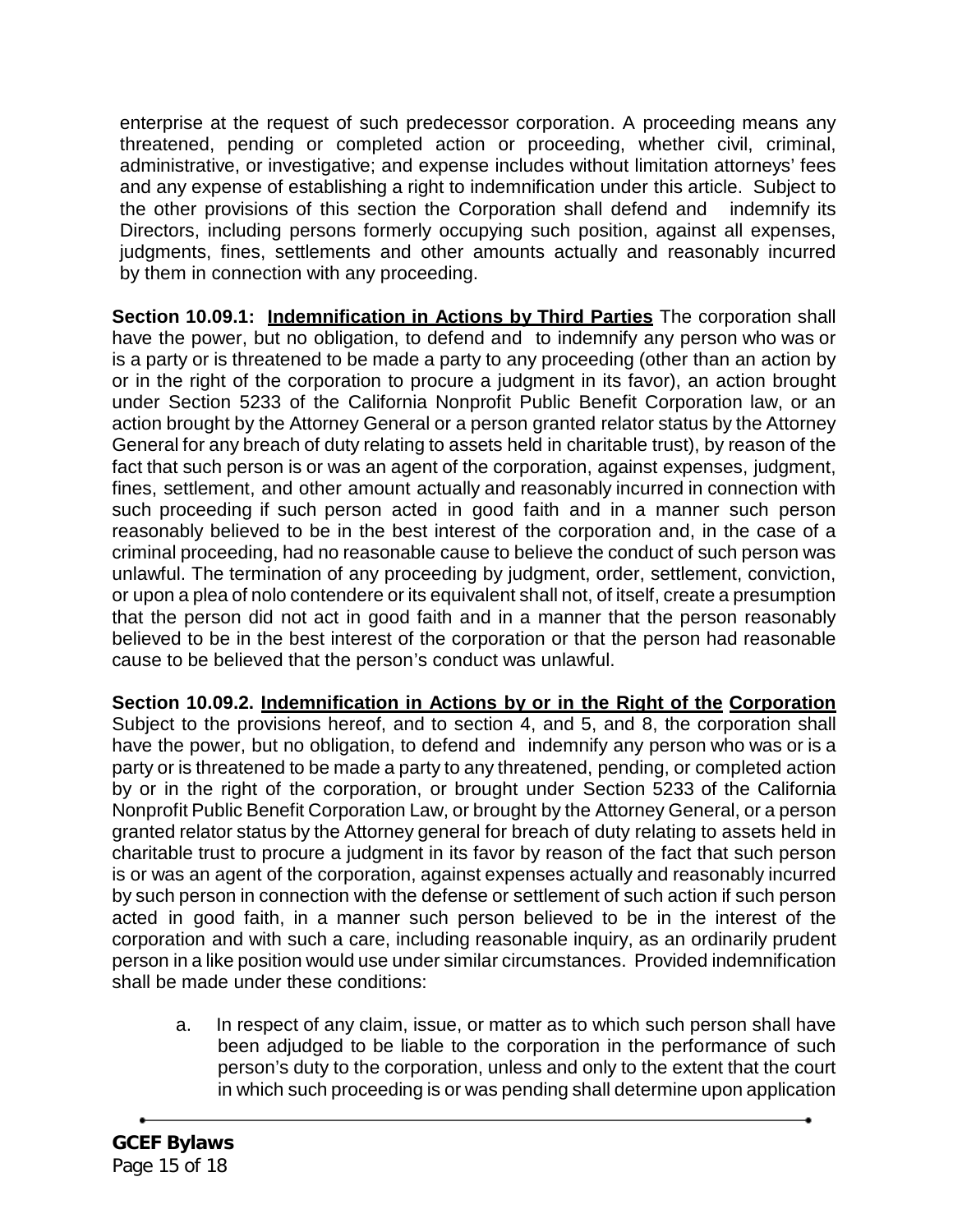that, in view of all the circumstances of the case, such person is fairly and reasonably entitled to indemnity for the expenses which such court shall determine;

- b. Of amounts paid in settling or otherwise disposing of a threatened or pending action described in subsection a., without such court determination; and
- c. Of expenses incurred in defending a threatened or pending action, which is settled or otherwise disposed of without court approval, unless it is settled with the approval of the Attorney General.

**Section 10.09.3. Indemnification Against Expenses** To the extent that an agent of the corporation has been successful on the merits in defense of any proceeding referred to in section 10.09.1 or 10.09.2 or in defense of any claim, issue, or matter therein, the corporation shall have the power, but not the obligation to indemnify the agent against expenses actually and reasonably incurred by the agent in connection therewith.

**Section 10.09.4. Required Determination**, Any indemnification under this Section 10.09 shall be made by the corporation only if authorized in the specific case, and only upon a determination, made by majority vote of the directors of the corporation, that the person requesting indemnification acted in good faith and in a manner such person reasonable believed to be in the best interest of the corporation and had no reasonable cause to believe their act or omission was unlawful or tortious.

**Section 10.09.5: Advance of Expenses** Expenses incurred in defending any proceeding may, but need not, be advanced by the corporation prior to the final disposition of such proceeding upon receipt of an undertaking by or on behalf of the agent to pay such amount unless it shall be determined ultimately that the agent is entitled to be indemnified as authorized in this article.

**Section 10.09.6: Insurance** The Foundation shall have the power to purchase and maintain insurance on behalf of any agent of the Foundation against any liability asserted against or incurred by the agent in such capacity or arising out of the agent's status as such whether or not the Foundation would have the power to indemnify the agent against such liability under the provisions of this article provided, however, that the Corporation shall have no power to purchase and maintain such insurance to indemnify any agent of the Corporation for a violation of Corporations Code section 5233. Notwithstanding any other provision herein, the Corporation shall maintain a policy of Directors and Officers Errors and Omissions Insurance applicable to acts and omissions of Directors and Officers within the scope of their duties.

**Section 10.10: Donors not Members** No person shall, by the giving of any funds, donation or contribution be afforded any rights or status of membership, unless that person is also a Board of Director.

**Section 10.11: Donor Records** The Executive Director with the assistance from the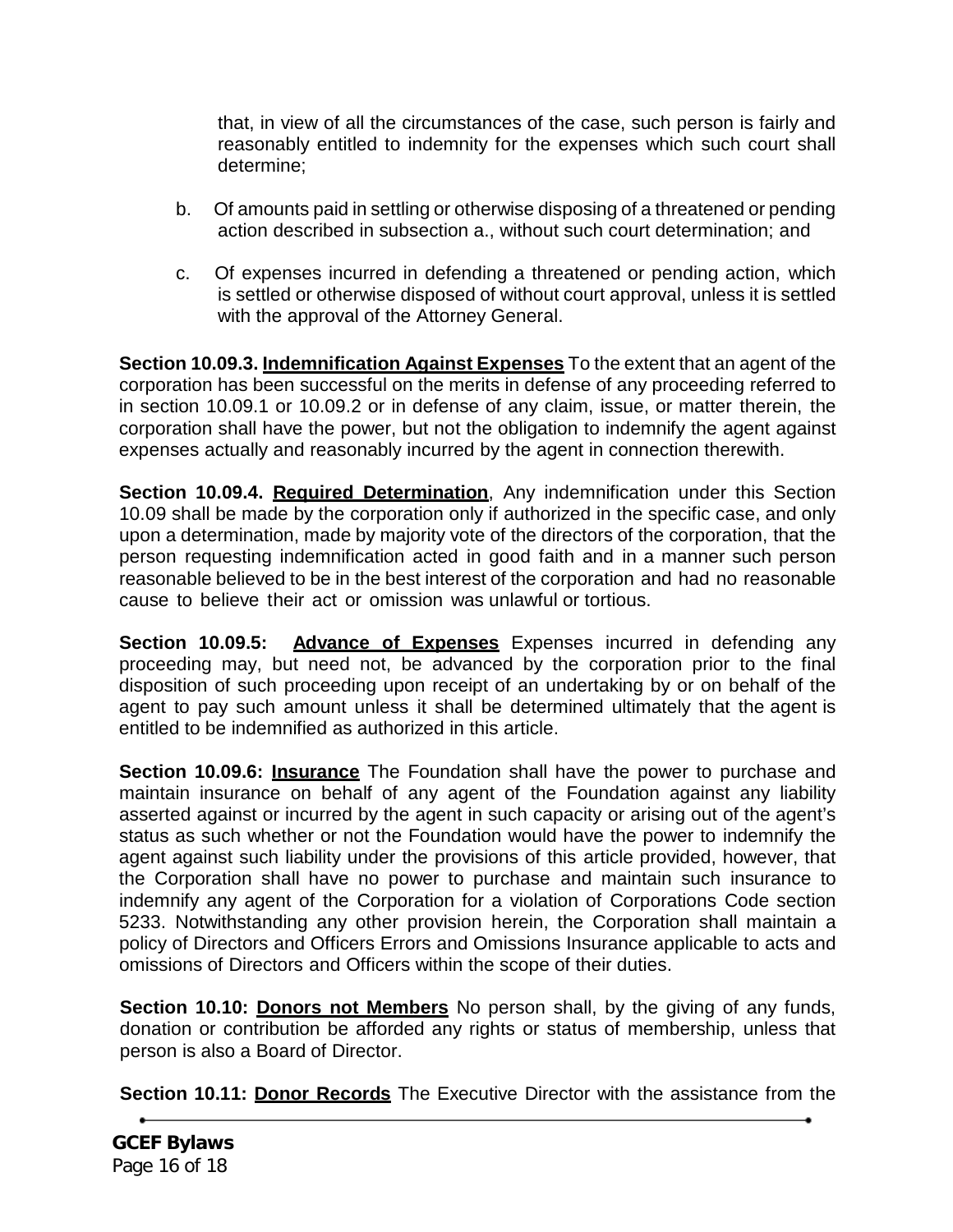Treasurer of the Foundation shall maintain a record of donors and contributors, their names, addresses and amounts of contribution, for each fiscal year of the Foundation. The record shall be maintained with the books and records of the Foundation, and shall be available for inspection, to the extent provided by California law.

**Section 10.12: Non-liability of Donors and Contributors** A donor or contributor to the Foundation shall not, because of such donation or contribution, be personally liable for any debt, obligation, or liability of the Foundation.

## **ARTICLE XI AMENDMENTS**

**Section 11.01:** Amendments may be made to the Bylaws by a majority vote of the voting members present at a scheduled Foundation Board meeting, providing the amendments were submitted to all of the board members in writing at least two (2) weeks in advance of the meeting. Amendments will be in effect immediately.

# **(END OF BYLAWS)**